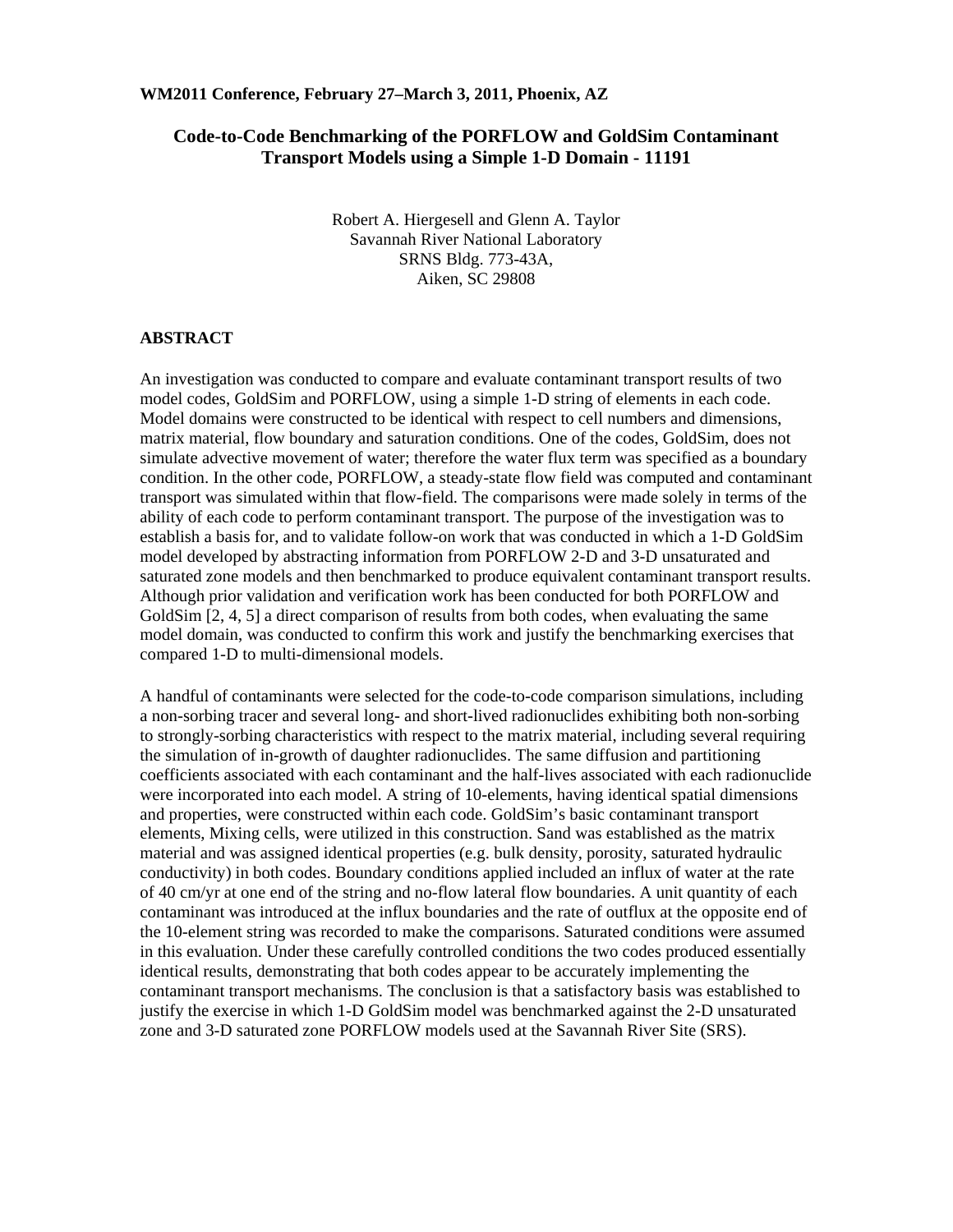#### **INTRODUCTION**

The two modeling codes utilized in this study are PORFLOW version 5.97 [1] and GoldSim version 10.11 [3]. PORFLOW is a commercially available computer code developed by ACRi, Inc, and acquired by the Savannah River National Laboratory (SRNL) for use in simulating ground water flow and contaminant transport in the vadose zone and underlying aquifers. The PORFLOW software package is a comprehensive mathematical model for simulation of multiphase fluid flow, heat transfer and mass transport in variably saturated porous and fractured media. The porous medium may be anisotropic and heterogeneous and may contain discrete fractures or boreholes with the porous matrix. The main features of PORFLOW that are relevant to Performance Assessment (PA) modeling at SRNL include variably saturated flow and transport of parent and progeny radionuclides. Testing a relevant sample of problems in PORFLOW and comparing the outcome of the simulations to analytical solutions or other commercial codes has been conducted and is documented in [2].

The second modeling code, GoldSim, is a highly graphical, object-oriented computer program for carrying out dynamic, probabilistic simulations. GoldSim can represent uncertainty in processes, parameters and future events. The GoldSim Radionuclide Transport (RT) Module is a program extension to the GoldSim simulation framework that allow the user to dynamically model radionuclide transport within complex engineered and/or natural environmental systems. Although not required for purchased QA Level C software, the GoldSim Technology Group (GTG) has developed an extensive and thorough testing program for GoldSim that is available for review [4]. Verification and validation testing demonstrates that the software is functioning as intended by comparing results from the application to results produced by a second method (e.g., hand calculations). It also demonstrates the capability of the software to produce results that are consistent with field or experimental data using test cases representative of the range of conditions expected in the actual analysis. Acceptance testing conducted at SRNL [5] verified that the same results were obtained for test problems defined and tested by GTG [4].

The Savannah River National Laboratory has developed a "hybrid" approach to Performance Assessment (PA) modeling, using these two codes, which has been used for a number of PAs. [6] The hybrid approach uses a multi-dimensional modeling platform, PORFLOW version 5.97 [1], to develop deterministic flow fields and to perform contaminant transport simulations. The GoldSim [3] modeling platform is used to perform the Sensitivity and Uncertainty analyses that are also a part of PA investigations. A key difference in the development of the deterministic flow field models (PORFLOW) and the Sensitivity and Uncertainty models (GoldSim) is in dimensionality, where the flow field models are 2-D for the unsaturated zone (UZ) and 3-D for the saturated zone (SZ) while the equivalent Sensitivity and Uncertainty models are 1-D or pseudo-2-D. Because these codes are performing complementary tasks, it is incumbent upon them that for the deterministic cases they produce very similar results. To demonstrate the comparability of deterministic results from both models, a benchmarking exercise was conducted.

Prior to performing this benchmarking study, however, an investigation was conducted to demonstrate that the two codes, PORFLOW and GoldSim, implement the processes of radioactive decay, contaminant transport retardation via the partitioning coefficient (or  $K_d$ ) concept, and implementation of solubility limits accurately and consistent from one code to the other. This code-to-code comparison is the subject of this investigation and its purpose is to validate the follow-on benchmarking of deterministic results by demonstrating that the codes produce comparable results. The follow-on benchmarking work was accomplished through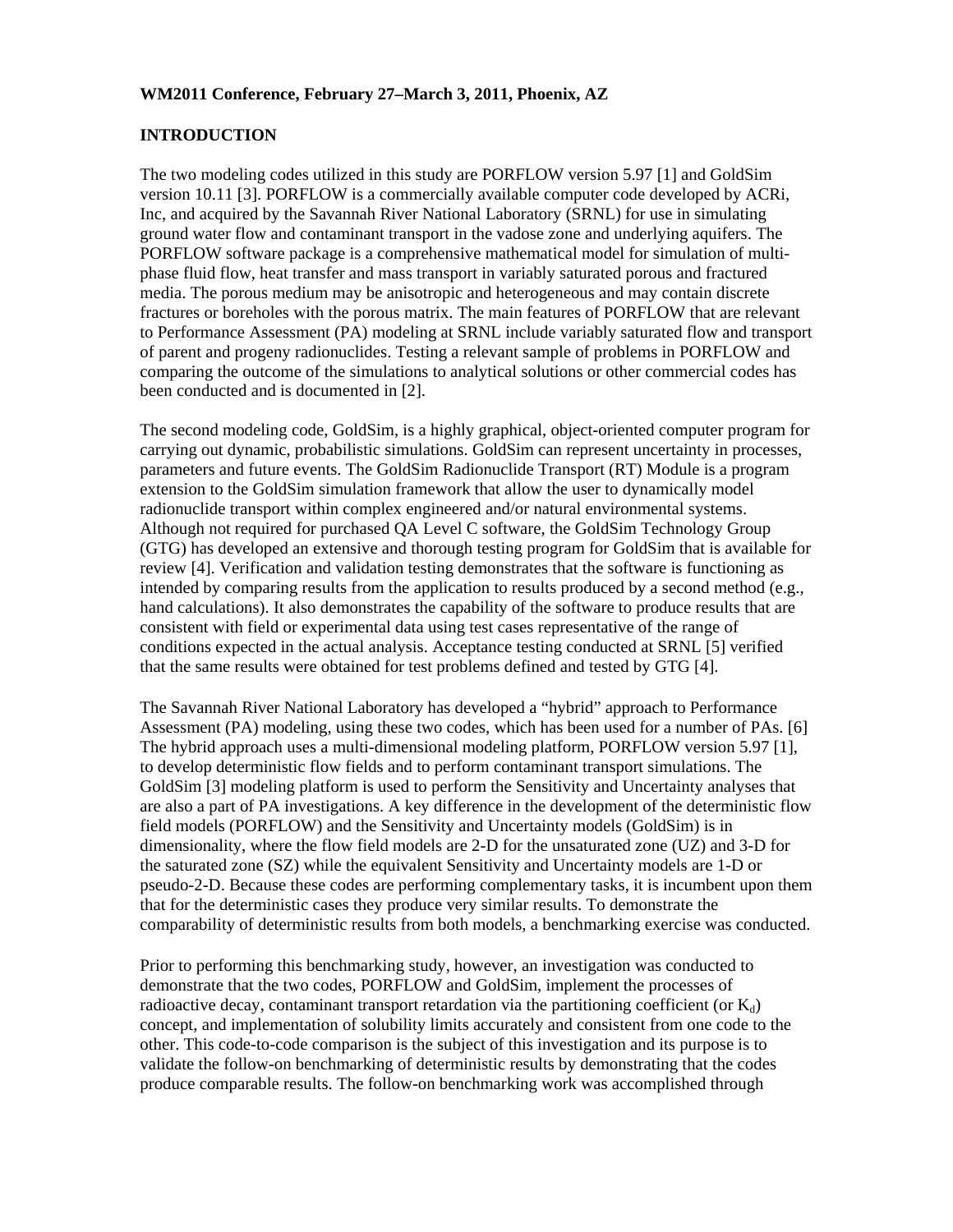abstracting information from PORFLOW 2-D and 3-D unsaturated and saturated zone models so as to form the basis of input to the 1-D equivalent contaminant transport model in GoldSim.

In performing the code-to-code comparison, a simple, 1-D, transport model was established and implemented within both codes. The implementations were identical with respect to noding, material properties, boundary and initial conditions, and temporal discretization (time steps). One of the codes, GoldSim, does not simulate advection of water therefore the water flux term was specified as a boundary condition. In the other code, PORFLOW, a steady-state flow field was computed and contaminant transport was simulated within that flow-field. The comparisons were made solely in terms of the ability of each code to perform contaminant transport.

A handful of contaminants were selected for the code-to-code comparison simulations, including a non-sorbing tracer and several long- and short-lived radionuclides exhibiting both non-sorbing to strongly-sorbing characteristics with respect to the matrix material, including several requiring the simulation of in-growth of daughter radionuclides. The same diffusion and partitioning coefficients associated with each contaminant and the half-lives associated with each radionuclide were incorporated into each model. Following the comparison, a case study illustrating a potential pitfall, when solubility constraints are factored into the analysis, is presented.

### **MODEL DEVELOPMENT AND DESCRIPTION**

The simple Base Case model was a column of 10 computational elements populated with sand. An illustration of this model domain is presented in Figure 1. The dimensions of individual computational cells were established at 1m x 1m x 1cm. The overall length of the 10-cell column was therefore 10m. The lateral boundaries of the domain were established as Neumann boundaries, with flux  $= 0$  (no-flow boundaries), and one end of the column assigned a Dirichlet boundary condition with a specified influx of 40 cm/yr. Under these boundary conditions, the water flux exiting the domain through the bottom end is equal to the specified flux at the influx end. A group of contaminants species were introduced at the influx end and the contaminant mass fluxes at the exit end of the column were evaluated. The contaminant species included a tracer (non-radioactive, non-retarded),  ${}^{14}C$ ,  ${}^{3}H$ ,  ${}^{99}Te$ ,  ${}^{233}U$  and  ${}^{234}U$ . PORFLOW simulations evaluated each species individually, allowing in-growth of daughter radionuclides, although the code has the capability to simulate all of the radionuclides simultaneously. GoldSim simulations evaluated all species in a single simulation and also accommodated in-growth of daughter radionuclides. Saturated conditions were established in both codes.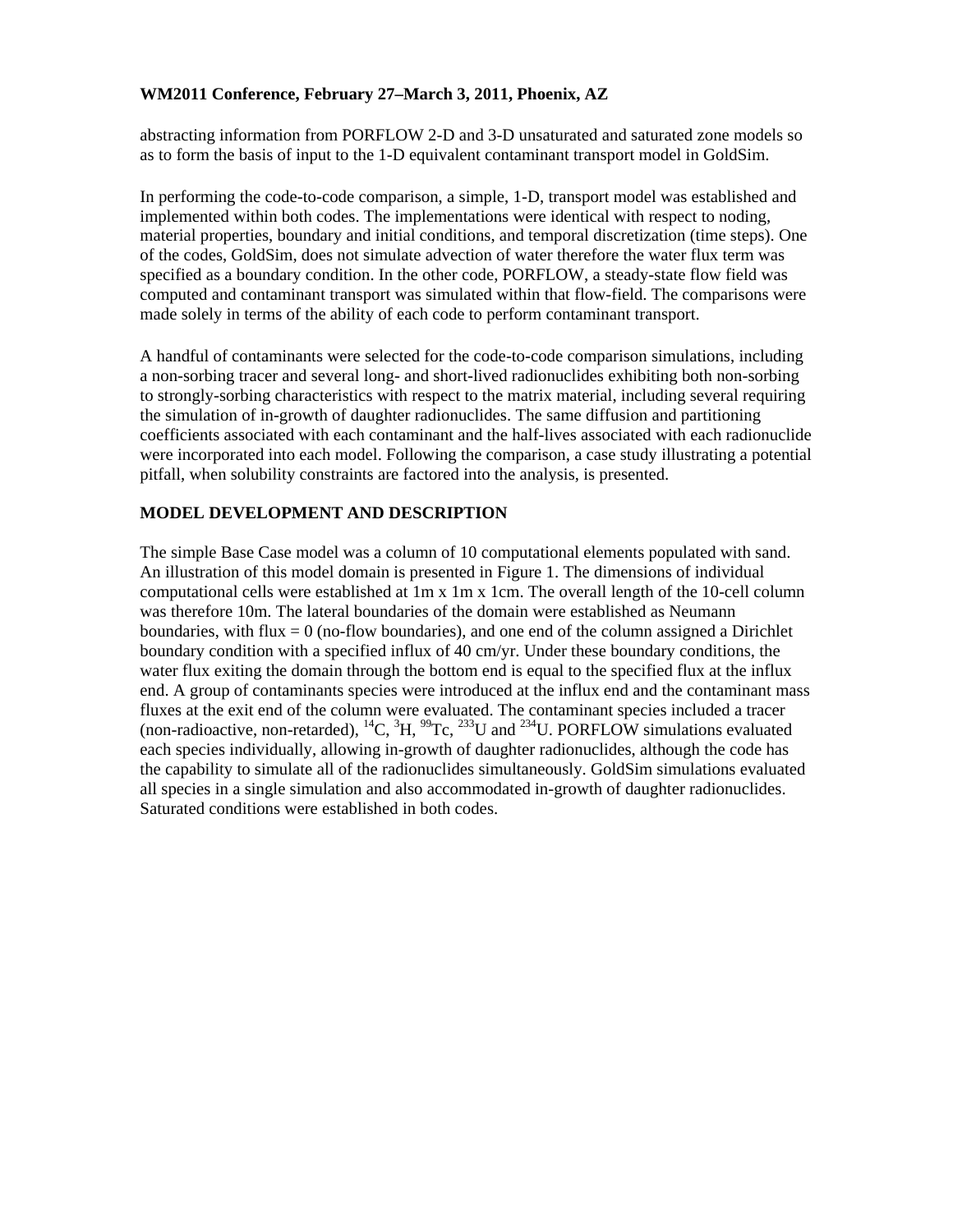



### **Figure 1. Conceptual model implemented within PORFLOW and GoldSim**

Materials present within the computational elements included sand and water. The sand was defined as having a porosity of 0.39, a particle density of 2.66 g/cm<sup>3</sup> (or bulk density = 1.62)  $g/cm<sup>3</sup>$ ), and diffusivity of 167.25 cm<sup>2</sup>/yr. Advective and diffusive transport of contaminants was enabled within both codes. A summary of the radionuclides simulated, their half-lives,  $K_d$ 's and relevant progeny are presented in Table I.

## **BASE CASE TRANSPORT ANALYSIS**

Transport simulations were conducted for a nominal period of 0-1000 years. In the case of the mobile contaminants, tracer,  ${}^{14}C$ ,  ${}^{3}H$ ,  ${}^{14}H$ , and  ${}^{99}Te$ , the peak concentration fluxes occur at time periods less than 20-years, hence PORFLOW simulations were conducted from 0-200 years with time-steps established at 0.1 years. The less-mobile parent radionuclides,  $^{233}$ U and  $^{234}$ U, were simulated for the full period of 0-1000 years, also with time-steps set to 0.1 years. Within GoldSim, time-steps were established at 0.1 years for the period 0-80 years then increasing the time-steps to 0.5 years for the time-period of 80-1000 years.

A unit quantity (1 mole) of each contaminant was introduced at the influx boundaries and the rate of outflux at the opposite end of the 10-element string was recorded to make the comparisons. Saturated conditions were assumed in this evaluation.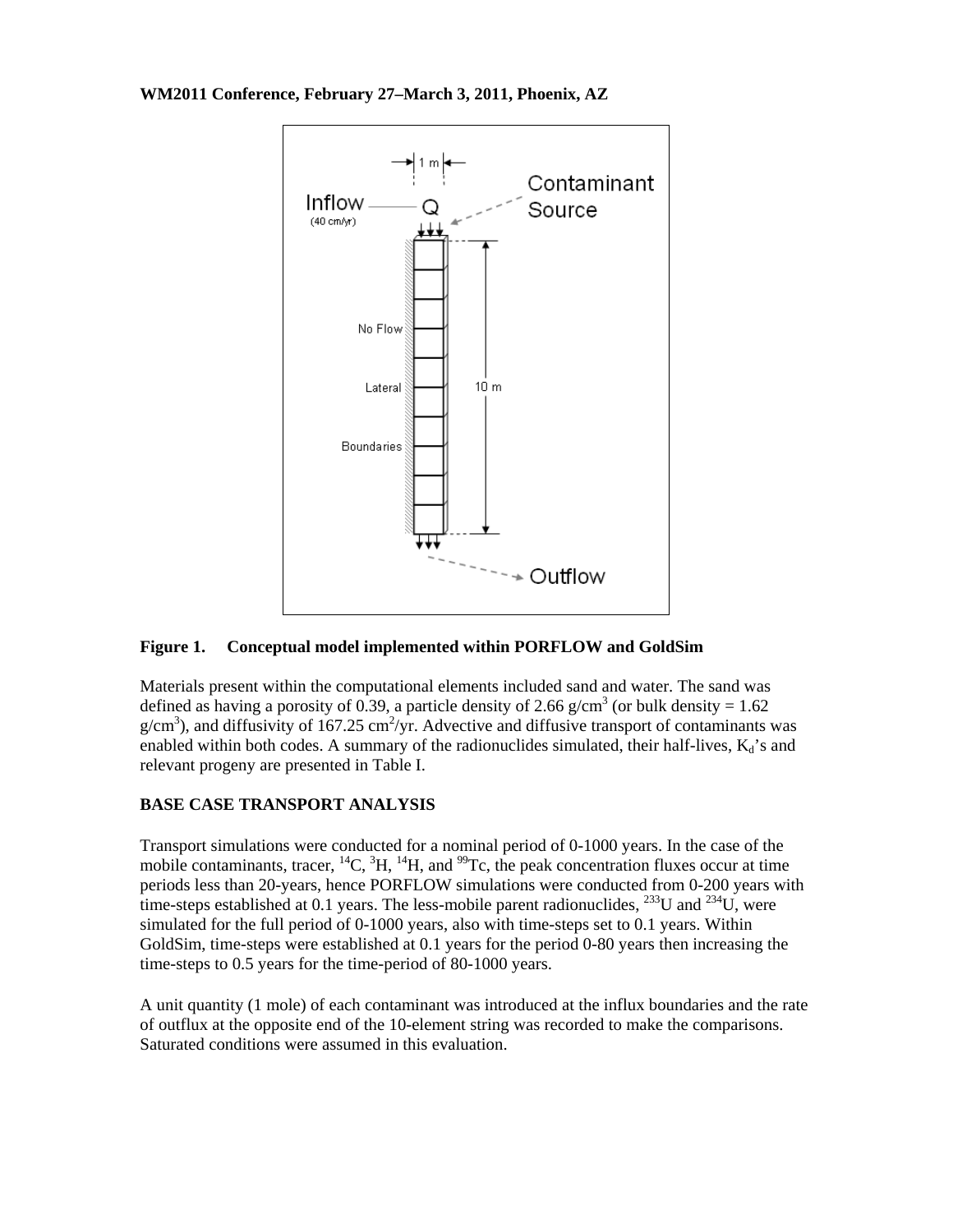|                   | <b>Half Life</b><br>(yrs) | $K_d$ in Sand<br>(ml/g) | Progeny                                                         |
|-------------------|---------------------------|-------------------------|-----------------------------------------------------------------|
| Tracer            | n/a                       |                         |                                                                 |
| $^{14}$ C         | $5.73E + 03$              |                         |                                                                 |
| $\rm{^{3}H}$      | $1.23E + 01$              |                         |                                                                 |
| $\overline{99}Tc$ | $2.11E + 05$              | 0.1                     |                                                                 |
| $^{233}$ T T      | $1.59E + 05$              | 200                     | $\frac{229}{h}$ Th                                              |
| $^{234}$ U        | $2.46E + 05$              | 200                     | $^{230}$ Th $\rightarrow$ $^{226}$ Ra $\rightarrow$ $^{210}$ Pb |
| $229$ Th          | $7.34E + 03$              | 900                     |                                                                 |
| $230$ Th          | $7.55E + 04$              | 900                     | <sup>226</sup> Ra $\rightarrow$ <sup>210</sup> Pb               |
| $226$ Ra          | $1.6E + 03$               |                         | $^{210}Pb$                                                      |
| $^{210}Pb$        | $2.22E + 01$              | 2000                    |                                                                 |

| Table I . |  |  |  | Contaminant species evaluated and relevant transport properties |
|-----------|--|--|--|-----------------------------------------------------------------|
|-----------|--|--|--|-----------------------------------------------------------------|

**Note:** Radionuclide species listed in gray text were progeny of the parent species. Their presence in the simulation was due strictly to in-growth.

The results from both model codes were directed into an Excel file where graphs could be created to illustrate the breakthrough concentration profile for each contaminant and where the results from both codes could easily combined into a single graph. The results for selected radionuclides are shown in Figure 1. Note that the breakthrough concentration curves for two mobile contaminant species,  ${}^{14}C$  and  ${}^{3}H$  are depicted, along with the two less-mobile parent species,  ${}^{233}U$ and  $^{234}$ U. For  $^{233}$ U and  $^{234}$ U, the daughter species are also illustrated. On each of the sub-graphs, the breakthrough concentration profiles are illustrated for output from both transport codes. Strictly speaking, the transport calculations presented here apply to fully saturated conditions however identical results are also obtained when unsaturated conditions have also been evaluated. The striking feature of these results is how closely the curves track, all within the width of the lines used to illustrate the results.

### **SOLUBILITY CONSTRAINED TRANSPORT ENVIRONMENT**

Beyond the Base Case comparison, in which the ability to implement radioactive decay and contaminant transport in accordance with the  $K_d$  concept, a comparison was made of the ability of each code, PORFLOW and GoldSim, to impose a solubility limit. Again, the Base Case model domain, material properties and other assumptions were retained, with the only change being the imposition of the solubility limit. An arbitrary concentration limit for  $\frac{99}{2}$ C of 1200 mg/L was selected and an arbitrarily high source term of  $1.0E+06$  moles of <sup>99</sup>Tc were introduced into the model to ensure that dissolved concentrations would exceed the imposed concentration limit.

The simulation results from both codes produced identical breakthrough curves, approaching the solubility limit at approximately 27 years. The graph indicating results from both GoldSim and PORFLOW is presented in Figure 2. The concentration breakthrough curves for both codes, PORFLOW and GoldSim, gradually increase over the first  $\sim$  20 years of the simulation until they approach the concentration limit at approximately 25 years. The concentration curves track extremely close to one another and such adherence indicates that both codes correctly implement solubility constraints.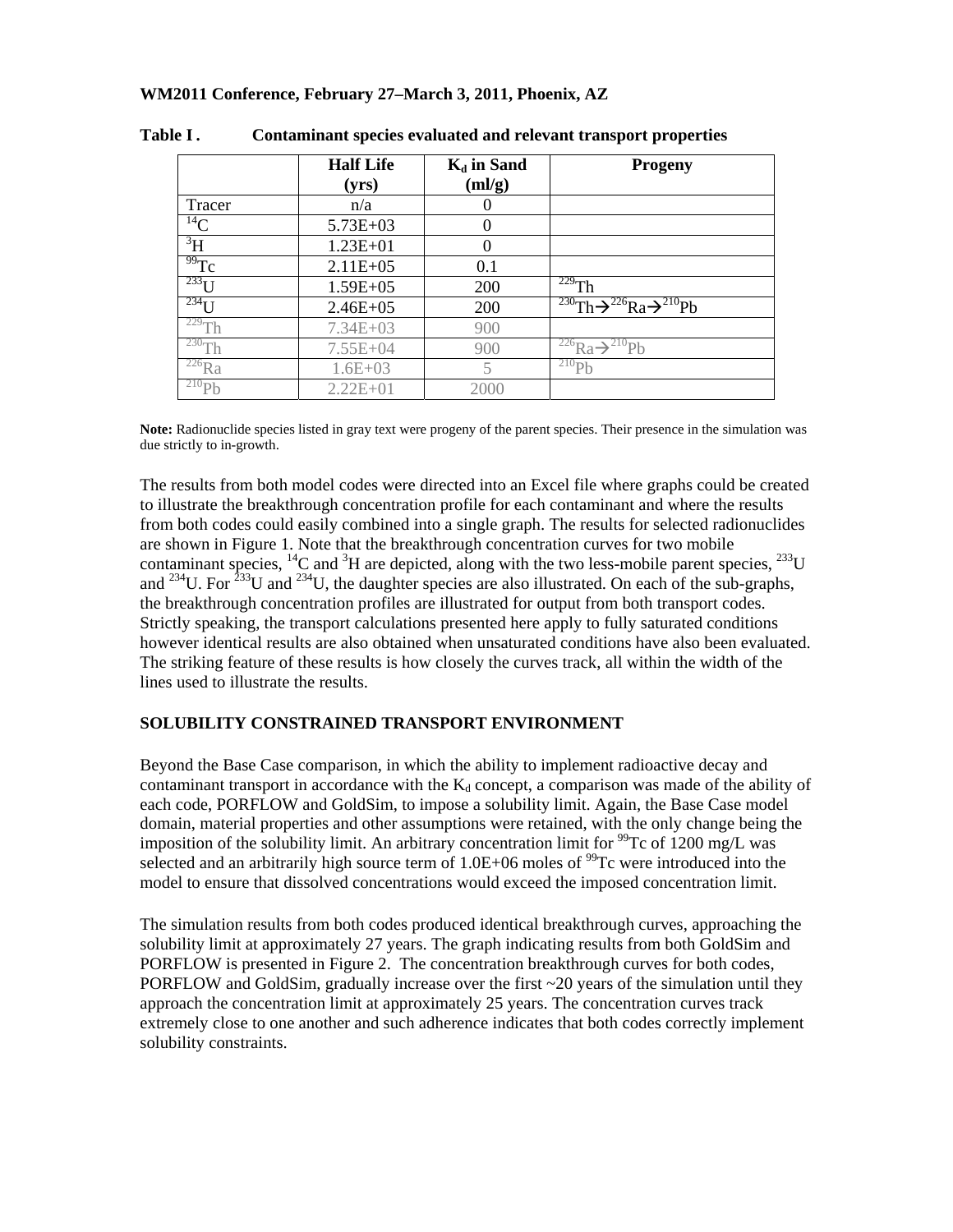



**Figure 2. Concentration curves for parent radionuclides 14C, 3 H, 233U and 234U** 



Figure 3. Imposition of a solubility constraint for <sup>99</sup>Tc and resulting concentrations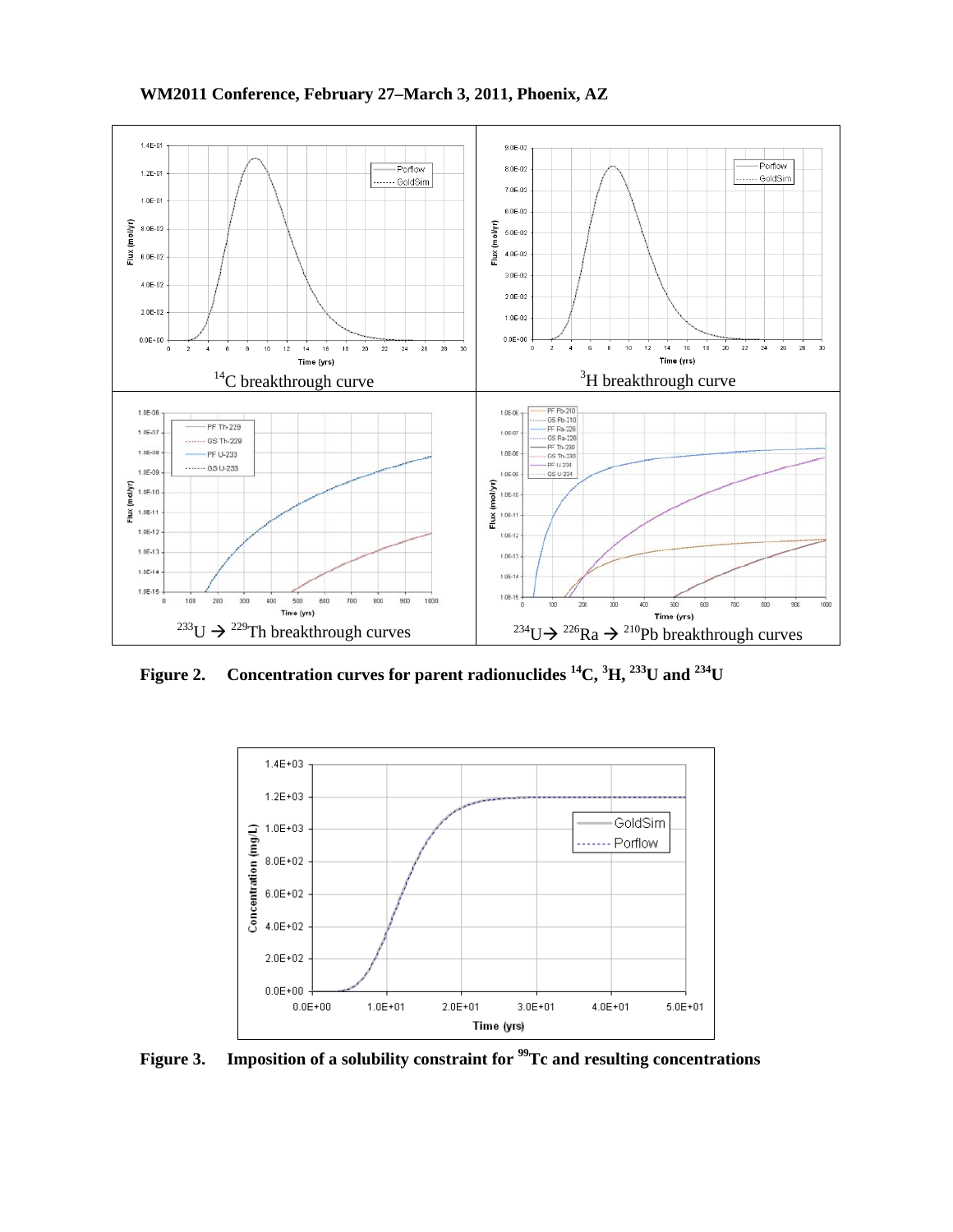#### **POTENTIAL PITFALL IN SOLUBILITY CONSTRAINED ENVIRONMENTS**

A potential pitfall in PA type analyses that establish facility disposal limits through performing simulations of the groundwater pathway, as is the case at SRS, exists and needs to be avoided. The potential pitfall occurs when contaminant concentrations are sufficient that the solubility limit for that element becomes a factor. When isotopes of the same element are simulated separately and are constrained independently by the solubility limit, the calculated concentrations are different than if both isotopes are simulated simultaneously in the presence of the solubility limit. In previous investigations at SRS, simulations of contaminant species were performed separately for all parent radionuclides of interest. Originally, this approach was dictated by a code limitation; however that limitation has since been rectified.

Additionally, it is not uncommon for one parent radionuclide to decay into one of the other radionuclides of interest as it proceeds through its decay chain, also creating a vulnerability to the same pitfall. An example of this is represented by the different Pu isotopes, each of which decays and produces different U isotopes, some of which are being evaluated individually as parent radionuclides. Using these radionuclides as an example, when an anticipated facility waste inventory contains both Pu isotopes and U isotopes the total mass of either Pu or U present in the system at any time cannot easily be evaluated without carefully summing up the mass of U in the system, at all times, from multiple simulations, as well as keeping track of the residual saturation in order to convert Pu and/or U mass to concentration in pore water. The determination of whether the solubility limit is approached anywhere within the transport zones must be determined external to the transport code, which is time-consuming and prone to the introduction of errors.

The following hypothetical case was evaluated to illustrate this pitfall. Two Uranium isotopes,  $^{233}$ U and  $^{234}$ U were simulated separately as the parent radionuclides within the PORFLOW code using the Base Case model domain and the contaminant transport parameters and conditions identified earlier. This approach was undertaken to illustrate a point, even though PORFLOW has the capability to simulate all of the radionuclides simultaneously and invoke a solubility limit on an element by element basis. The  $^{233}U$  source term was set to 100 moles and the  $^{234}U$  source term was set to 10 moles. Each parent was initially simulated without a solubility constraint imposed upon the system and the concentration results of these simulations are illustrated in the upper illustration if Figure 4. The peak concentration of <sup>233</sup>U was 1.82E+04 mg/L and for <sup>234</sup>U was 1.82  $E+3$  mg/L.

Then a parallel simulation was performed using the GoldSim code. All conditions were duplicated except for the fact that both parent isotopes,  $^{233}$ U and  $^{234}$ U, were simulated together, simultaneously within the same model run. As expected, the PORFLOW results were identical to the GoldSim results for both radionuclides, as illustrated in the upper part of Figure 4.

Then a solubility constraint was implemented within each model and the simulations repeated. The solubility limit of  $6.0E+3$  mg/L was selected because it fell between the peak concentrations that were realized for  $^{233}$ U and  $^{234}$ U. The results produced from these individually simulated radionuclides and simultaneously simulated radionuclides were very different. These results are shown in the lower part of Figure 4.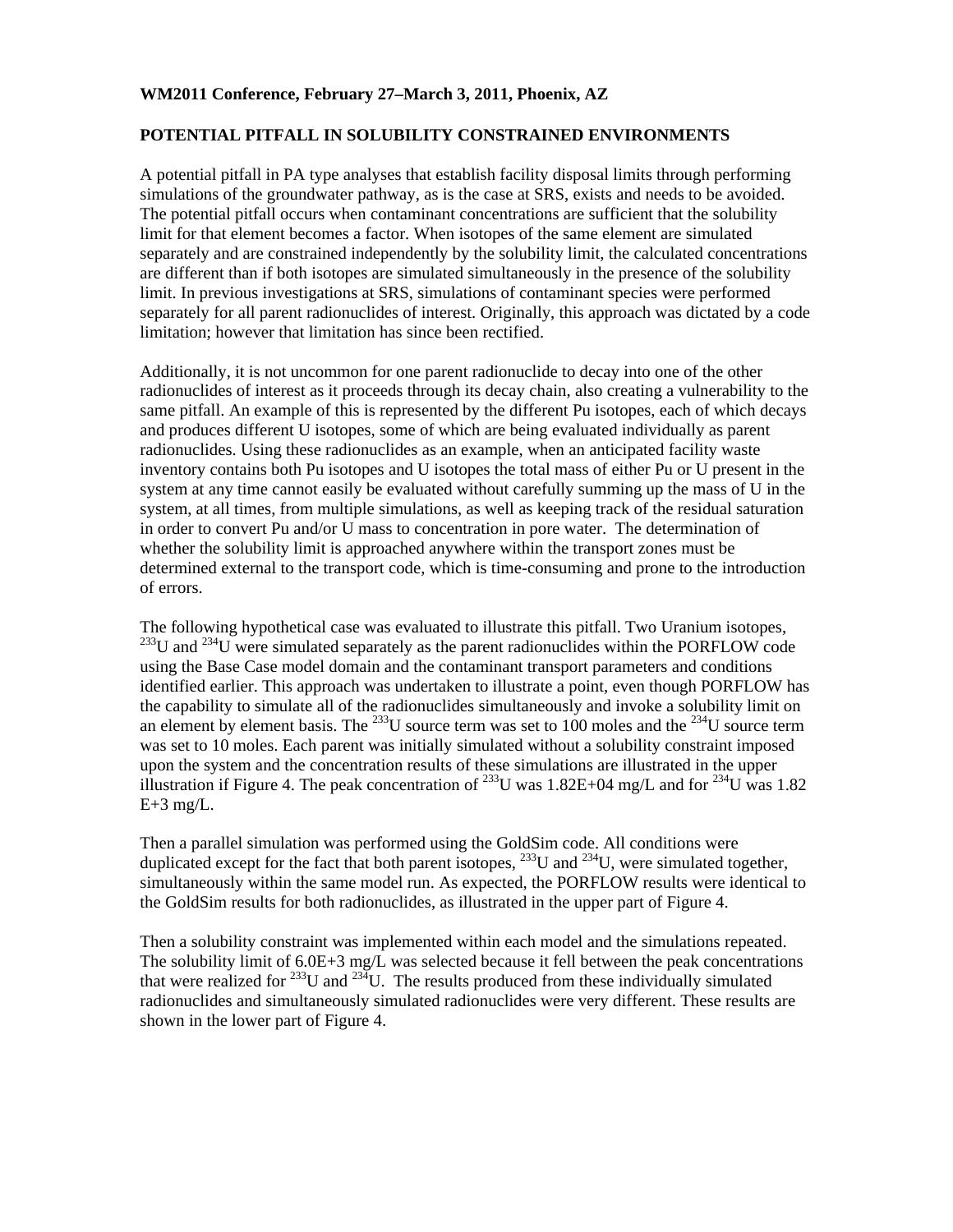

**Figure 4. 233U and 234U simulated without solubility constraint** 

In this graph, the PORFLOW (individual) results are illustrated using dashed lines and GoldSim (simultaneous) results are shown using the solid lines. The PORFLOW simulated concentration profile for <sup>233</sup>U approaches the solubility limit (6.3 E+3 mg/L) while the concentration profile for  $^{234}$ U is identical to the  $^{234}$ U profile realized in the absence of the solubility limit and determined to be 1.82E+03 mg/L. When the concentrations  $^{233}$ U and  $^{234}$ U from these separate realizations are totaled together, the combined concentration profile actually exceeds the solubility limit for a period of time.

The GoldSim results, illustrated by the solid blue and red lines, both increase over time until they level off, as constrained together by the solubility limit. When the sum of the concentrations for both  $^{233}$ U and  $^{234}$ U are tracked through time, the total concentration approaches the solubility limit, never exceeding it. Individually, the maximum concentrations for  $^{233}$ U and  $^{234}$ U were calculated to be  $5.44E+03$  and  $5.48E+02$  mg/L, respectively, both concentrations significantly less than the maximum concentrations calculated in the separate, independent simulations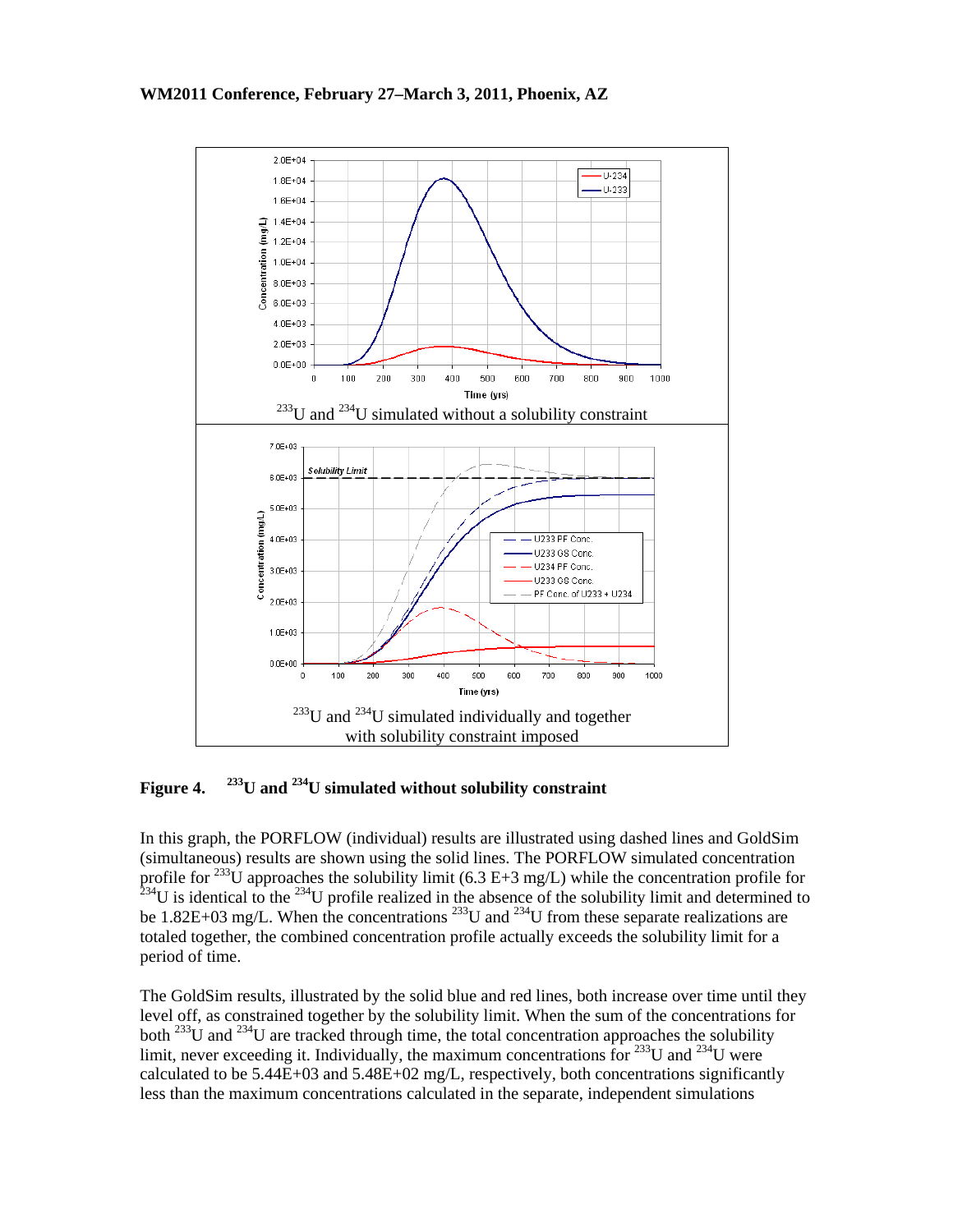performed for the two U isotopes using PORFLOW. In this hypothetical case, the differences are calculated to be approximately 14% and 70% less than concentrations realized in the independent simulations of the two U isotopes. This serves to underscore the point that multiple isotopes must be simulated together in the presence of a solubility limit that impacts the concentrations of the elemental form of the isotopes in order to obtain accurate results.

A similar situation can occur when a particular parent is simulated within an individual model simulation, and a different parent (simulated separately) produces an ingrowth of the former parent radionuclide as it undergoes radioactive decay through time. Such a relationship occurs, for example with  $^{238}$ Pu and  $^{234}$ U, two radionuclides often found in SRS disposal facility anticipated closure inventories or already disposed within them.

It should be pointed out that recent PORFLOW versions have incorporated the capability to apply solubility limits by chemical element as well as by specific isotope of elements, thus providing a means to avoid the pitfall. That capability did not exist in earlier versions, which led to the practice at SRS of evaluating each parent radionuclide in separate simulations. This example is provided simply to underscore the importance in performing simulations of all species of a given element simultaneously, in the same simulation.

## **CONCLUSIONS**

The code-to-code comparison of GoldSim with PORFLOW was undertaken using an identically configured model domain, material properties and boundary conditions built into each model. The main difference in the codes is that PORFLOW computes subsurface flux terms while GoldSim does not, therefore, the GoldSim models had flux terms prescribed that were identical to those computed in PORFLOW. Beyond this, the mechanisms of radioactive decay, partitioning of contaminants between solid and fluid, implementation of specific boundary conditions and the imposition of solubility controls were all tested. The results of the comparison indicate that identical results were obtained from both codes. Issues of temporal and spatial discetization were not addressed in this evaluation by virtue of the fact that time-step increments and node dimensions and numbers were kept the same. It is assumed that differences in noding and timestepping schemes can potentially produce significantly differences results, although this line of investigation was not pursued in this study. Finally, based on evaluating identical models, it is concluded that the use of GoldSim to develop 1-D equivalent models of the PORFLOW multidimensional models is justified.

## **REFERENCES**

- 1. ACRI (Analytical & Computational Research, Inc.). 2007. PORFLOW Version 5.97. Analytical and Computational Research, Inc., Los Angeles, CA.
- 2. ALEMAN, S.E. 2007. PORFLOW Testing and Verification Document. WSRC-STI-2007- 00150, Rev. 0. Savannah River National Laboratory, Aiken, SC 29808.
- 3. GTG. 2010. GoldSim Version 10.11 (SP1). GoldSim Technology Group LLC, Issaquah, WA.
- 4. GTG, 2008. Partial Verification Report for GoldSim 9.60 SP4, GoldSim Technology Group LLC, Issaquah, WA, January 2008.